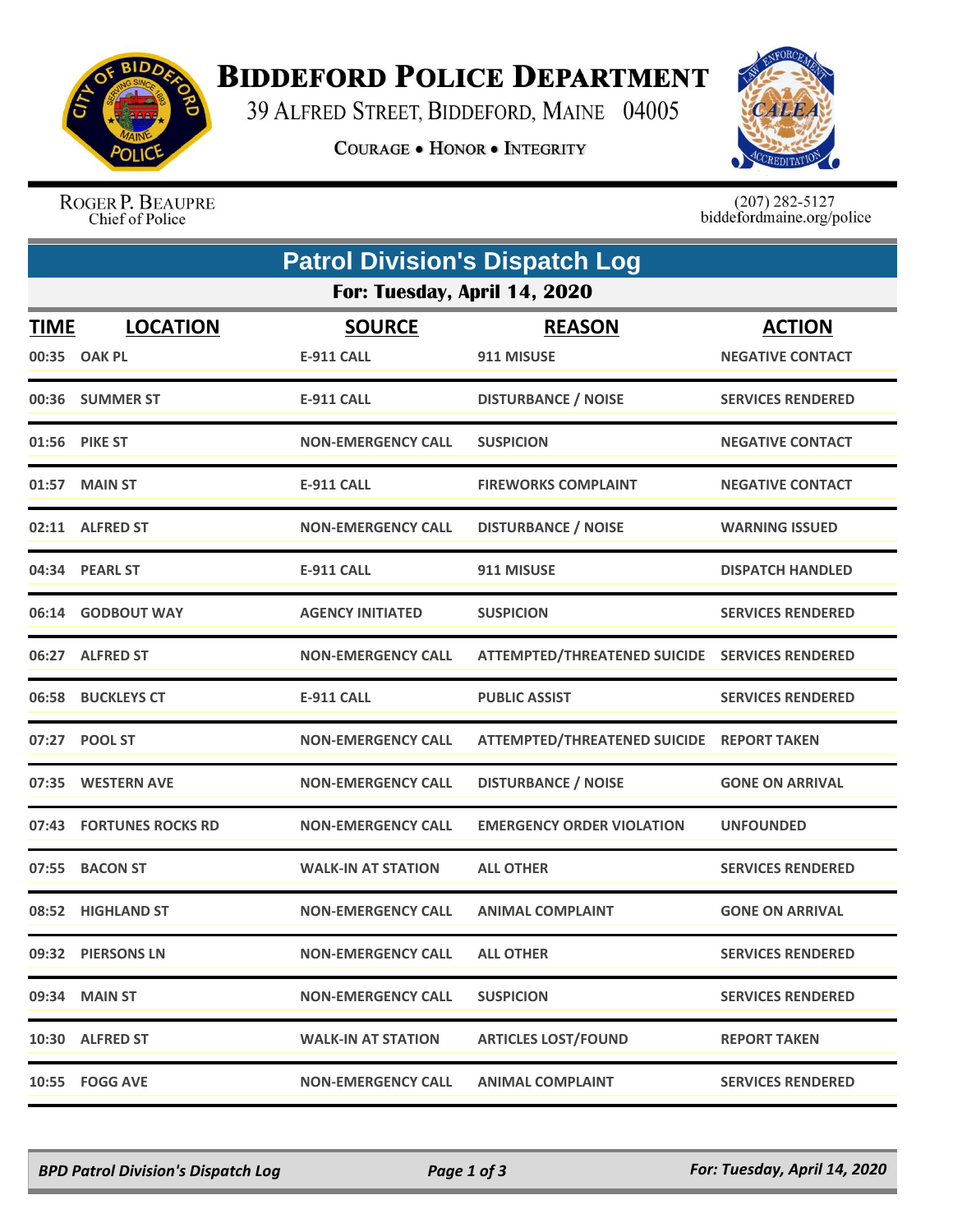| <b>TIME</b> | <b>LOCATION</b><br>10:59 ALFRED ST | <b>SOURCE</b><br><b>WALK-IN AT STATION</b> | <b>REASON</b><br><b>MENTAL ILLNESS CASES</b>       | <b>ACTION</b><br><b>SERVICES RENDERED</b> |
|-------------|------------------------------------|--------------------------------------------|----------------------------------------------------|-------------------------------------------|
|             | 11:22 ALFRED ST                    | <b>WALK-IN AT STATION</b>                  | <b>MENTAL ILLNESS CASES</b>                        | <b>SERVICES RENDERED</b>                  |
|             | 12:34 BRISTOL ST                   | <b>WALK-IN AT STATION</b>                  | <b>ESCORTS / RELAYS</b>                            | <b>SERVICES RENDERED</b>                  |
|             | 12:40 CRESCENT ST                  | <b>AGENCY INITIATED</b>                    | <b>PRO-ACTIVE DV RESPONSE TEAM</b>                 | <b>NO VIOLATION</b>                       |
|             | 12:45 PEARL ST                     | <b>E-911 CALL</b>                          | 911 MISUSE                                         | <b>NO ACTION REQUIRED</b>                 |
|             | 12:52 PEARL ST                     | <b>E-911 CALL</b>                          | 911 MISUSE                                         | <b>NO ACTION REQUIRED</b>                 |
|             | <b>12:54 MAIN ST</b>               | <b>WALK-IN AT STATION</b>                  | <b>ALL OTHER</b>                                   | <b>REPORT TAKEN</b>                       |
|             | 12:58 LINDALE AVE                  | <b>E-911 CALL</b>                          | <b>CHECK WELFARE</b>                               | <b>SERVICES RENDERED</b>                  |
|             | 13:11 GUINEA RD                    | <b>NON-EMERGENCY CALL</b>                  | <b>ANIMAL COMPLAINT</b>                            | <b>SERVICES RENDERED</b>                  |
|             | 13:39 TAYLOR ST                    | <b>AGENCY INITIATED</b>                    | <b>PRO-ACTIVE DV RESPONSE TEAM</b>                 | <b>NEGATIVE CONTACT</b>                   |
|             | 13:40 ELM ST                       | <b>NON-EMERGENCY CALL</b>                  | <b>HARASSMENT</b>                                  | <b>CIVIL COMPLAINT</b>                    |
|             | 14:02 JEFFERSON ST                 | <b>E-911 CALL</b>                          | 911 MISUSE                                         | <b>NEGATIVE CONTACT</b>                   |
|             | 14:04 MAIN ST + BRADBURY ST        | <b>NON-EMERGENCY CALL</b>                  | <b>ARTICLES LOST/FOUND</b>                         | <b>REPORT TAKEN</b>                       |
|             | 14:13 RAYMOND ST                   | <b>NON-EMERGENCY CALL</b>                  | <b>ANIMAL COMPLAINT</b>                            | <b>SERVICES RENDERED</b>                  |
|             | 14:19 HILL ST                      | <b>E-911 CALL</b>                          | 911 MISUSE                                         | <b>NEGATIVE CONTACT</b>                   |
|             | 14:19 SALT MARSH LN                | <b>NON-EMERGENCY CALL</b>                  | <b>ANIMAL COMPLAINT</b>                            | <b>REPORT TAKEN</b>                       |
|             | 14:48 ELM ST                       | <b>NON-EMERGENCY CALL</b>                  | <b>CRIMINAL MISCHIEF</b>                           | <b>REPORT TAKEN</b>                       |
|             | 15:24 PEARL ST                     | <b>NON-EMERGENCY CALL</b>                  | <b>JUVENILE OFFENSES</b>                           | <b>NO ACTION REQUIRED</b>                 |
|             | 15:24 SACO FALLS WAY               | <b>E-911 CALL</b>                          | <b>JUVENILE OFFENSES</b>                           | <b>NEGATIVE CONTACT</b>                   |
|             | 15:46 ADAMS ST                     | <b>NON-EMERGENCY CALL</b>                  | ATTEMPTED/THREATENED SUICIDE TRANSPORT TO HOSPITAL |                                           |
|             | 15:57 BRACKETT ST                  | <b>AGENCY INITIATED</b>                    | <b>WARRANT ARREST</b>                              | <b>NEGATIVE CONTACT</b>                   |
|             | 16:59 KING ST                      | <b>E-911 CALL</b>                          | 911 MISUSE                                         | <b>SERVICES RENDERED</b>                  |
|             | 17:34 ELM ST                       | <b>E-911 CALL</b>                          | 911 MISUSE                                         | <b>DISPATCH HANDLED</b>                   |
|             | 17:38 ALFRED ST                    | <b>E-911 CALL</b>                          | <b>MENTAL ILLNESS CASES</b>                        | <b>SERVICES RENDERED</b>                  |
|             | 19:03 ORCHARD ST                   | <b>NON-EMERGENCY CALL</b>                  | <b>SUSPICION</b>                                   | <b>SERVICES RENDERED</b>                  |

*BPD Patrol Division's Dispatch Log Page 2 of 3 For: Tuesday, April 14, 2020*